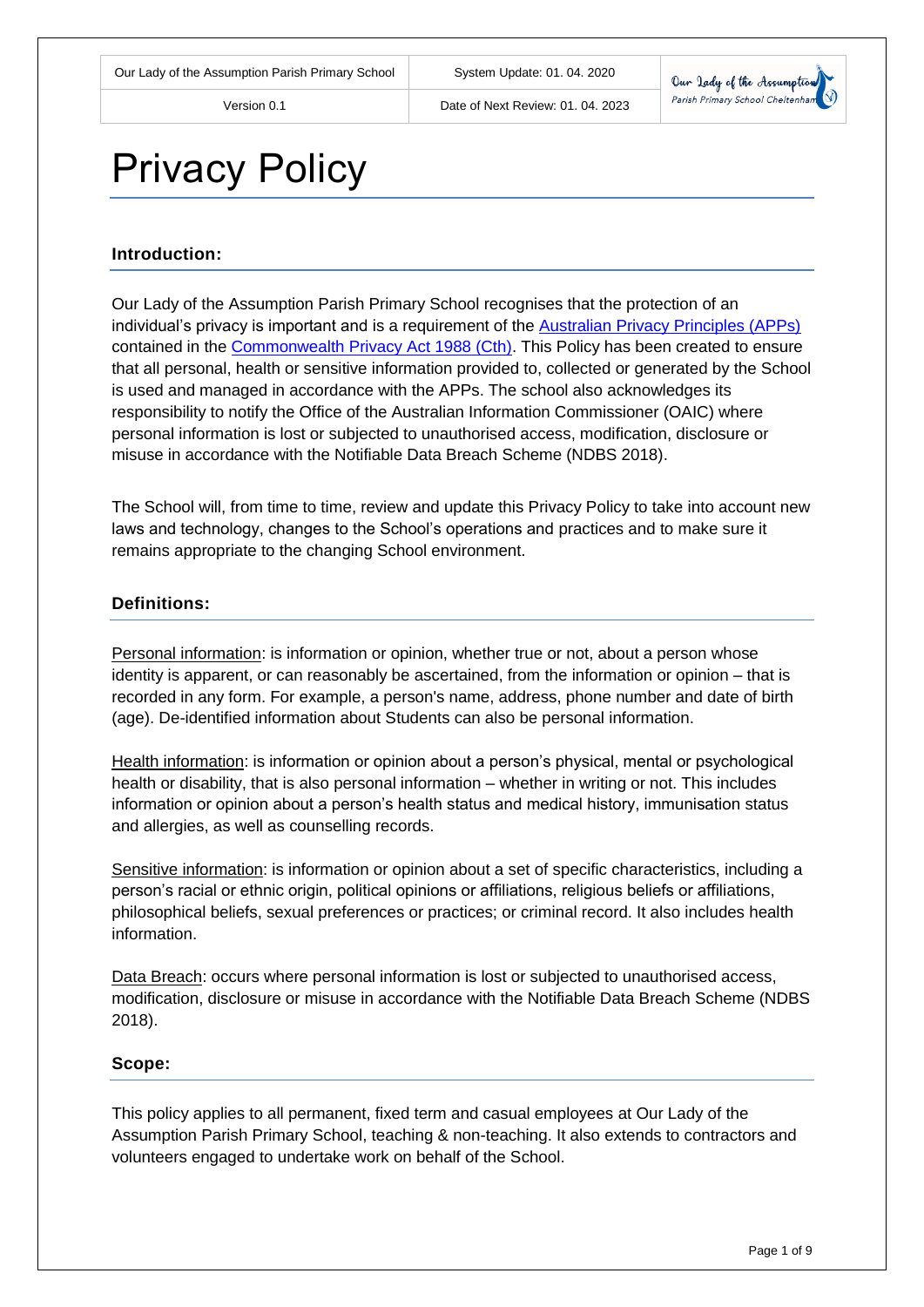

# **Responsibilities:**

#### School's Responsibility:

The school Principal & Members of the Leadership Team have a responsibility to:

- » Collect, use and manage personal, health & sensitive information in accordance with processes outlined in this policy;
- » Ensure all employees and other relevant individuals are aware of the School's Privacy Policy;
- » Promptly & appropriately intervene when they become aware of a breach of this policy;
- » Report any Data Breach that has the potential to cause *serious harm* to the Office of the Australian Information Commissioner (OAIC);
- » Comply with legislative requirements.

### Employee Responsibilities**:**

- » Familiarise themselves with this policy;
- » Collect, use and manage personal, health & sensitive information in accordance with processes outlined in this policy;
- » Report any Data Breach to the Principal or a member of the Leadership Team immediately upon becoming aware of the event.

# **The Kinds Of Personal Information The School Collects And How The School Collects It:**

The type of information Our Lady of the Assumption Parish Primary School collects and manages includes (but is not limited to) personal information, including health and other sensitive information relating to:

- » Information about Students and their family, provided by Students, their family and others including;
	- ‒ Contact details (including next of kin), dates of birth, gender, language background, previous school, religion, health fund details and Medicare number, as well as relevant financial details;
	- ‒ Medical information (e.g. details of disability and/or allergies, and details of any assistance the student receives in relation to those disabilities, medical reports, names of doctors);
	- ‒ Conduct and complaint records, or other behaviour notes, school attendance and school reports;
	- Information relating to referrals to government welfare agencies;
	- ‒ Counselling reports;
	- ‒ Any court orders;
	- ‒ Volunteering information (including Working With Children Checks);
	- ‒ Photos and videos at school events.
- » Information about job applicants, staff member, volunteers and contractors including but not limited to: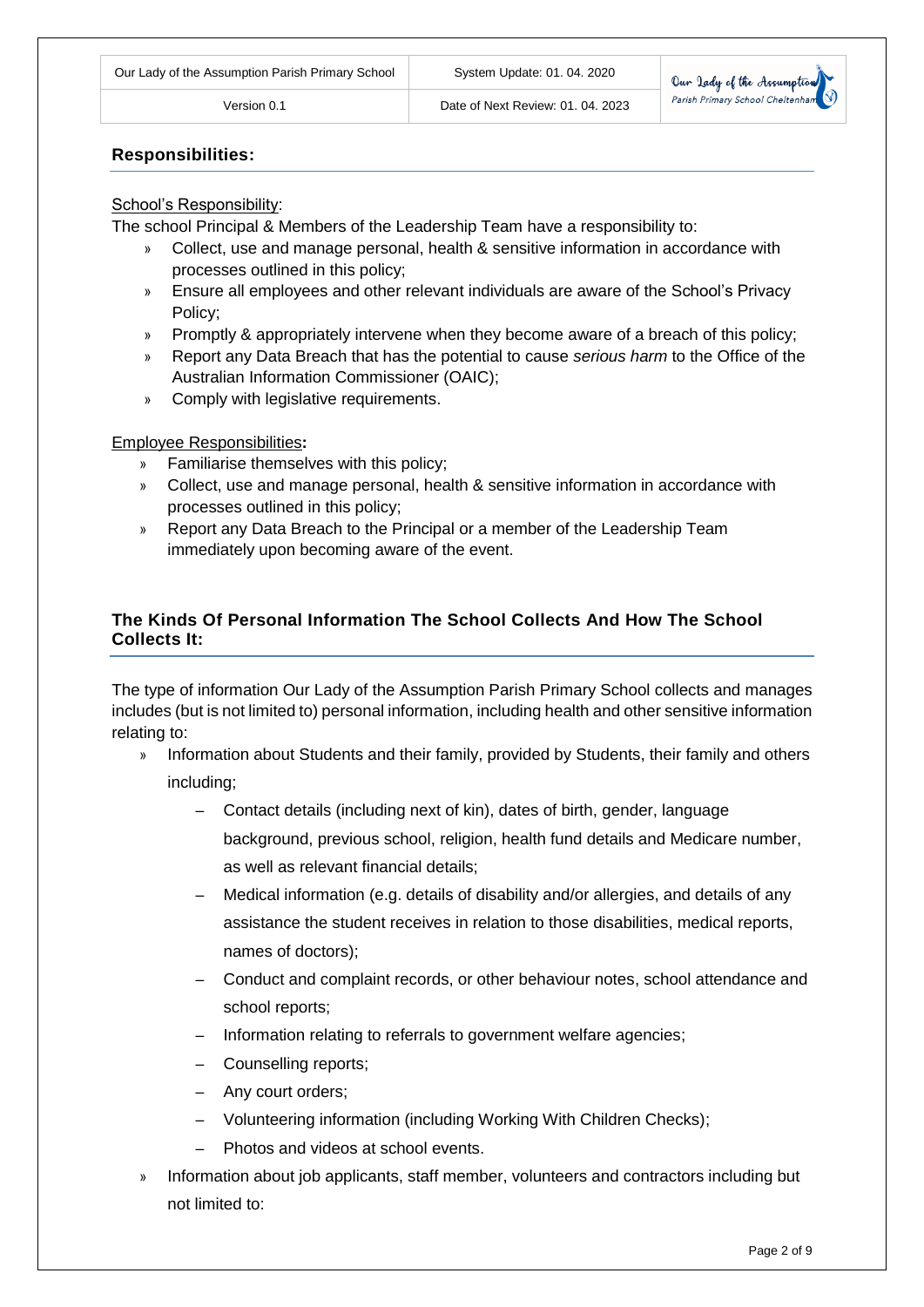Name, contact details (including next of kin), date of birth and religion;

Version 0.1 Date of Next Review: 01. 04. 2023

- ‒ Information on job application;
- ‒ Professional development history;
- Salary and payment information, including superannuation details;
- ‒ Medical information (eg details of disability and/or allergies and medical certificates);
- ‒ Complaint records and investigation reports;
- ‒ Leave details;
- ‒ Photos and videos at school events;
- ‒ Work emails and private emails (when using work email address) and internet browsing history.
- » Information from others such as visitors who come into contact with the School, including name and contact details and any other information necessary for the particular contact with the School.

#### **Personal information you provide**:

Our Lady of the Assumption Parish Primary School will generally collect personal information through:

- » Electronic and paper documentation: including job applications, emails, invoices, enrolment forms, letters to the school, consent forms (for example: enrolment, excursion, Student Support Services consent forms), the School website or school-controlled social media;
- » Face-to-face meetings, interviews, telephone calls;
- » Through online tools: such as apps, intranet, portals and other software used by the school.
- » Through any CCTV cameras located at the school.

From time to time, the School may seek the consent of parents/guardians to use their child's name, image and likeness in materials produced or published by or for the School (including newsletters, magazines, posters and other advertising materials to promote the School and its services). Where parents/guardians do not consent to their child's name, image and likeness being used by the School in this manner, the School will refrain from using their child's name, image and likeness.

**Personal information provided by other people**: In some circumstances the School may be provided with personal information about an individual from a third party, for example a report provided by a medical professional or a reference from another school. Information the School may collect from another school may include:

- » Academic records and/or achievement levels
- » Information that may be relevant to assisting the new School meet the needs of the student including any adjustments.

**Exception in relation to employee records**: In accordance with the Commonwealth Privacy Act 1988 (Cth), the Australian Privacy Principles do not apply to an employee record. As a result, this Privacy Policy does not apply to the School's treatment of an employee record unless required by law or organisational policy where the treatment is directly related to a current or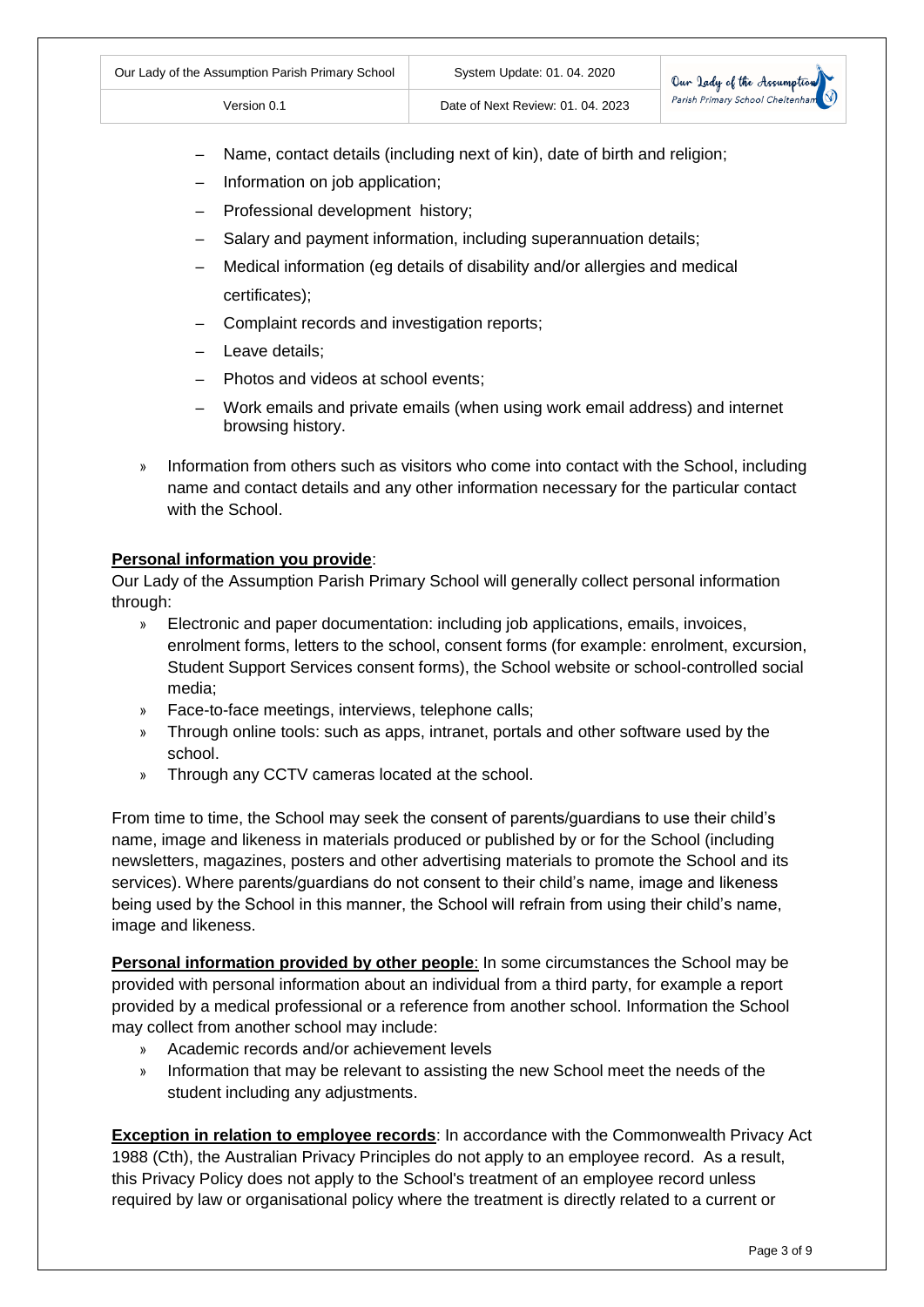

former employment relationship between the School and employee. The School also handles staff health records in accordance with the Health Privacy Principles in the Health Records Act 2001 (Vic.).

# **How The School Uses Personal Information That You Provide:**

Our Lady of the Assumption Parish Primary School generally only uses personal information for the primary purpose for which the information was collected or for secondary purposes when permitted by the Privacy Act or to which individuals have consented. Generally, the School collects personal information for the purpose of facilitating its ability to function as an educational institution.

#### **Students & Parents**:

In relation to personal information of Students and Parents, the primary purpose of collection is to enable the School to provide educational and support services for the student. This includes satisfying the needs of Parents, the needs of the pupil and the needs of the School throughout the whole period the Student is enrolled at the School.

The purposes for which the School uses personal information of Students and Parents include:

- » Keeping Parents informed about matters related to their child's schooling & School events through correspondence, newsletters, magazines, e-news, online tools such as apps, intranet, portals and other software used by the School.
- » Day-to-day administration of the School;
- » Ensuring students' educational, social and medical wellbeing;
- » Addressing queries or resolving complaints;
- » To satisfy the School's legal obligations and allow the School to discharge its duty of care;
- » To comply with the requirements of government authorities and similar organisations;
- » Seeking feedback from students and parents on school performance and improvement, including through school improvement surveys;
- » To engage in fundraising and marketing activities for the School and Parish;
- » To keep Parents informed about matters relating to the Parish, its groups, activities and work.

In some cases where the School requests personal information about a Pupil or Parent, if the information requested is not provided, the School may not be able to enrol or continue the enrolment of the Pupil or permit the Pupil to take part in a particular activity.

# **Job Applicants and Contractors**:

In relation to personal information of job applicants and contractors, the School's primary purpose of collection is to assess and (if successful) to engage the applicant, or contractor, as the case may be.

The purposes for which the School uses personal information of job applicants and contractors include:

- » Administering the individual's employment or contract;
- » For screening purposes;
- » For insurance purposes;
- Seeking funding and marketing for the School;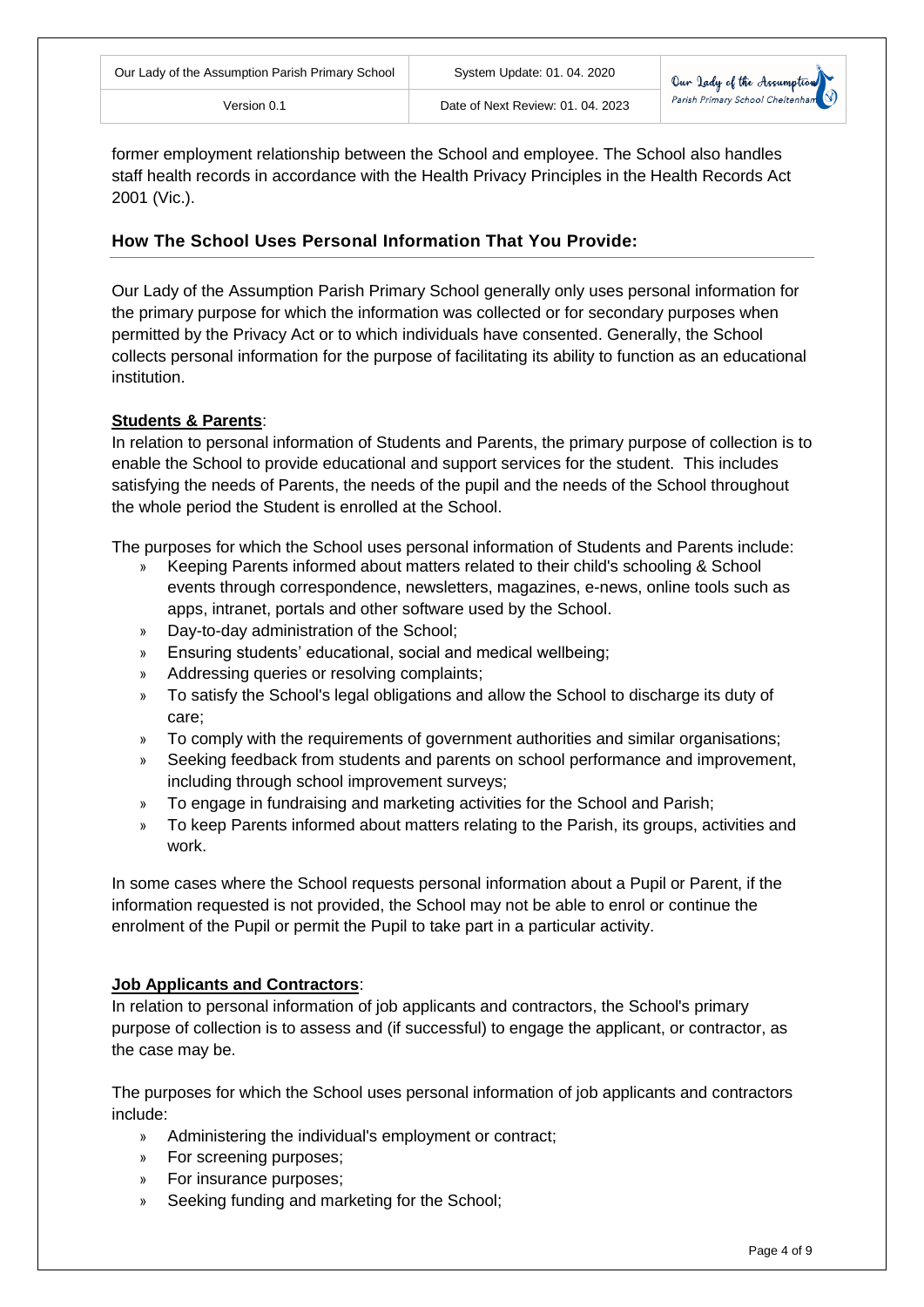» Satisfying the School's legal obligations, eg, with relation to child safety standards and child protection legislation.

Version 0.1 Date of Next Review: 01. 04. 2023

**Volunteers**: Our Lady of the Assumption Parish Primary School also obtains personal information about volunteers who assist the School in its functions or conduct associated activities. This may include copies of their Working With Children Check (WWCC), reference checks, codes of conduct for activities such as assisting in the classroom at sporting events, attending excursions, camps, parent association activities etc…

**Counsellors:** The School contracts with external providers to provide counselling services for some students. The Principal may require the Counsellor to inform him or her or other teachers of any issues the principal and the Counsellor believe may be necessary for the School to know for the well-being or development of the student who is counselled or other students at the School.

**Marketing And Fundraising**: The School treats marketing and seeking donations for the future growth and development of the School as an important part of ensuring that the School continues to provide a quality learning environment in which both pupils and staff thrive. Personal information held by the School may be disclosed to organisations that assist in the School's fundraising, for example, the School's Parent's Association or alumni organisation or, on occasions, external fundraising organisations.

Parents, staff, contractors and other members of the wider School community may from time to time receive fundraising information. School publications, like newsletters and magazines, which include personal information, may be used for marketing purposes.

# **Who might the School disclose personal information to?:**

Our Lady of the Assumption Parish Primary School may disclose personal information, including sensitive information, held about an individual to:

- » School service providers, including the Catholic Education Commission of Victoria, (CECV);
- » Third party service providers that provide educational support services and those that assist the school to conduct school improvement surveys, document & data management:
- » Services or application used by the school including Googles G-Suite including Gmail;
- » Specialty visiting teachers, counsellors, sports coaches and other dioceses;
- » Online tools such as apps, intranet, portals and other software service providers used by the school;
- » Government departments;
- » Assessment & educational authorities including the Australian Curriculum, Assessment & Reporting Authority;
- » Health Service Providers;
- » Another School to facilitate the transfer of a student;
- » Medical practitioners;
- » Recipients of School publications, such as newsletters and online school spaces;
- » Anyone you authorise the School to disclose information to;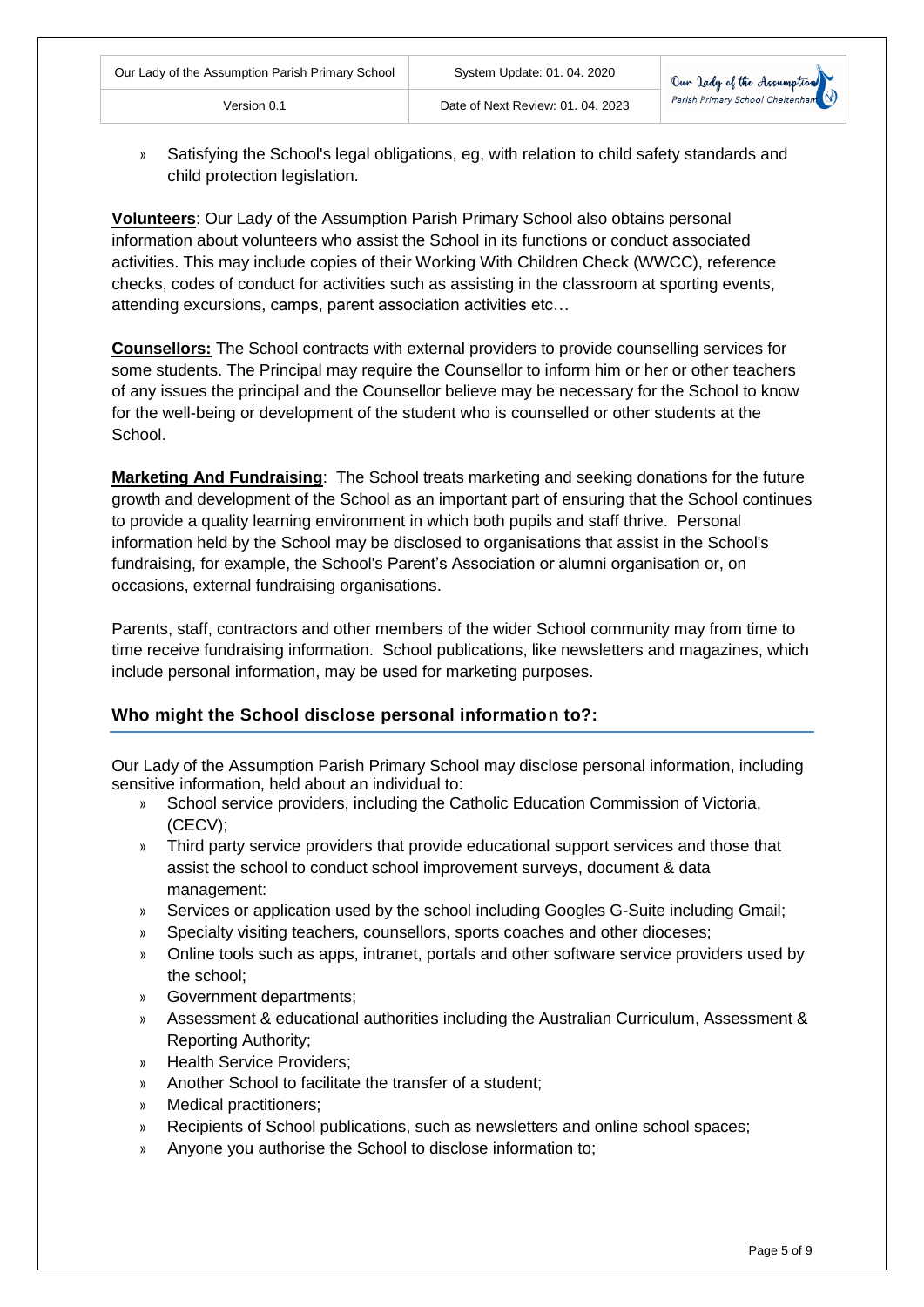

» Anyone to whom the school is required or authorised to disclose the information to by law such as the Department of Health & Human Services (DHHS), Commission of Children and Young People, Victoria Police;

#### **National Consistency Collection of Data on School Students with Disabilities**:

Our Lady of the Assumption Parish Primary School is required by the Federal Australian Education Regulation (2013) and Australian Education Act 2013 (Cth) (AE Act) to collect and disclose certain information under the Nationally Consistent Collection of Data (NCCD) on students with a disability. The school provides the required information at an individual student level to the Catholic Education Offices and the CECV, as an approved authority. Approved authorities must comply with reporting, record keeping and data quality assurance obligations under the NCCD. Student information provided to the federal government for the purpose of the NCCD does not explicitly identify any Student.

#### **Sending Information Overseas**:

The School will not send personal information about individuals associated with the school outside of Australia without:

- » Obtaining consent of the individual;
- » Otherwise complying with the Australian Privacy Principles (APP) or other applicable privacy legislation.

The School may also store information by way of electronic cloud, in which case it may be stored on servers outside of Australia.

School personnel and the School's service providers, as well as the CECV and its service providers, may have the ability to access, monitor, use or disclose emails, communications (e.g. instant messaging), documents and associated administrative data for the purposes of administering the system and services ensuring their proper use.

The School makes all reasonable efforts to be satisfied about the security of any personal information that may be collected, processed and stored outside Australia, in connection with any cloud storage service and endeavours to ensure the storage service is located in countries with substantially similar protections as the APPs.

Where personal and sensitive information is retained by a cloud service provider on behalf of CECV to facilitate Human Resources and staff administrative support, this information may be stored on servers located in or outside Australia.

# **Treating Sensitive Information:**

In referring to 'sensitive information', the School means: information relating to a person's racial or ethnic origin, political opinions, religion, trade union or other professional or trade association membership, philosophical beliefs, sexual orientation or practices or criminal record, that is also personal information; health information and biometric information about an individual.

Sensitive information will be used and disclosed only for the purpose for which it was provided or a directly related secondary purpose, unless you agree otherwise, or if the use or disclosure of the sensitive information is allowed by law.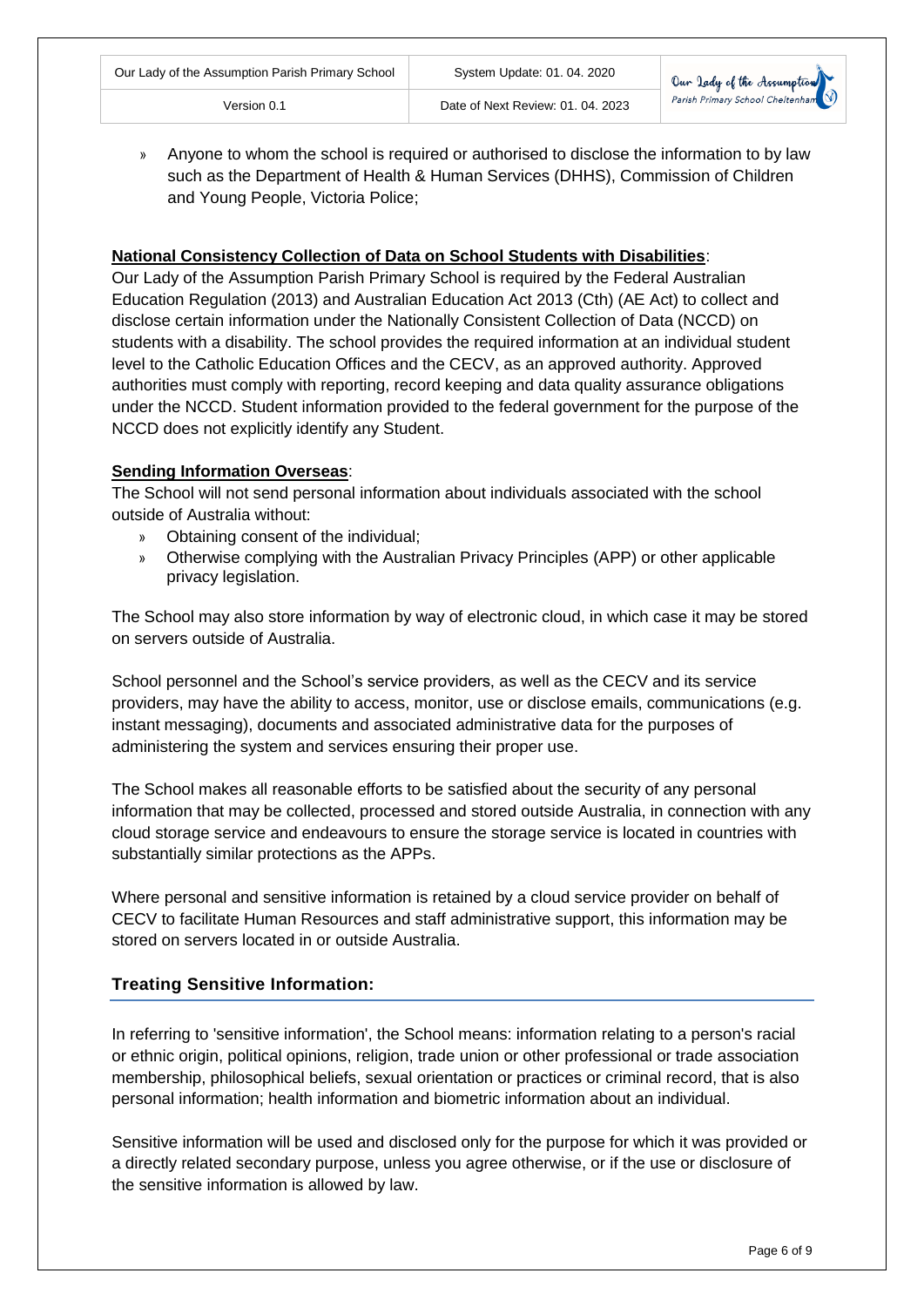

#### **Management and security of personal information:**

Our Lady of the Assumption Parish Primary School staff members are required to respect the confidentiality of Student and Parental personal information and the privacy of individuals.

The School will take reasonable steps to protect personal information it holds from misuse, loss, unauthorised access, modification or disclosure by use of various methods including locked storage of paper records and password access rights to computerised records. Where information is passed to external organisations or service providers acting on the school's behalf, adequate privacy safeguards will be implemented prior to the release of any information.

#### **Notifiable Data Breach Scheme (NDBS)**

In accordance with [Section 26 of the Commonwealth Privacy Act 1988;](http://www8.austlii.edu.au/cgi-bin/viewdoc/au/legis/cth/consol_act/pa1988108/s26wa.html) Our Lady of the Assumption Parish Primary School will immediately report any Eligible Breach of Data immediately to the Office of the Australian Information Commissioner (OAIC).

Eligible Data Breach occurs when personal information is lost or subject to unauthorised access, modification, disclosure, misuse or interference. Where a data breach has occurred and it is likely to result in 'serious harm' (physical, psychosocial, emotional, economic, financial harm or reputation damage) notification to the OAIC is required.

Where the School suspects or believes that an Eligible Data Breach has occurred, the School will within 30 days conduct a risk assessment to determine the contributing factors and anticipated degree of harm to determine if the breach is 'eligible'. Examples of breaches which may be 'eligible' for notification may include:

- » Loss or theft of a laptop or other device containing personal information of Students or Staff Members;
- » Hacking of databases containing personal information;
- » The provision of personal information to the wrong person.

When a Breach of Data has been identified as 'eligible' the School will prepare and submit a Data Breach Statement to the OAIC as soon as is practical. This statement will include all relevant information; including:

- » A description of the breach;
- » The type of information involved in the breach (personal, health, sensitive, financial);
- » Anticipated degree of harm;
- » Recommended actions for notifying those affected;
- » Recommended actions to prevent reoccurrence;

For further information, refer to the Our Lady of the Assumption Parish Primary School's Notifiable Data Breach Procedure.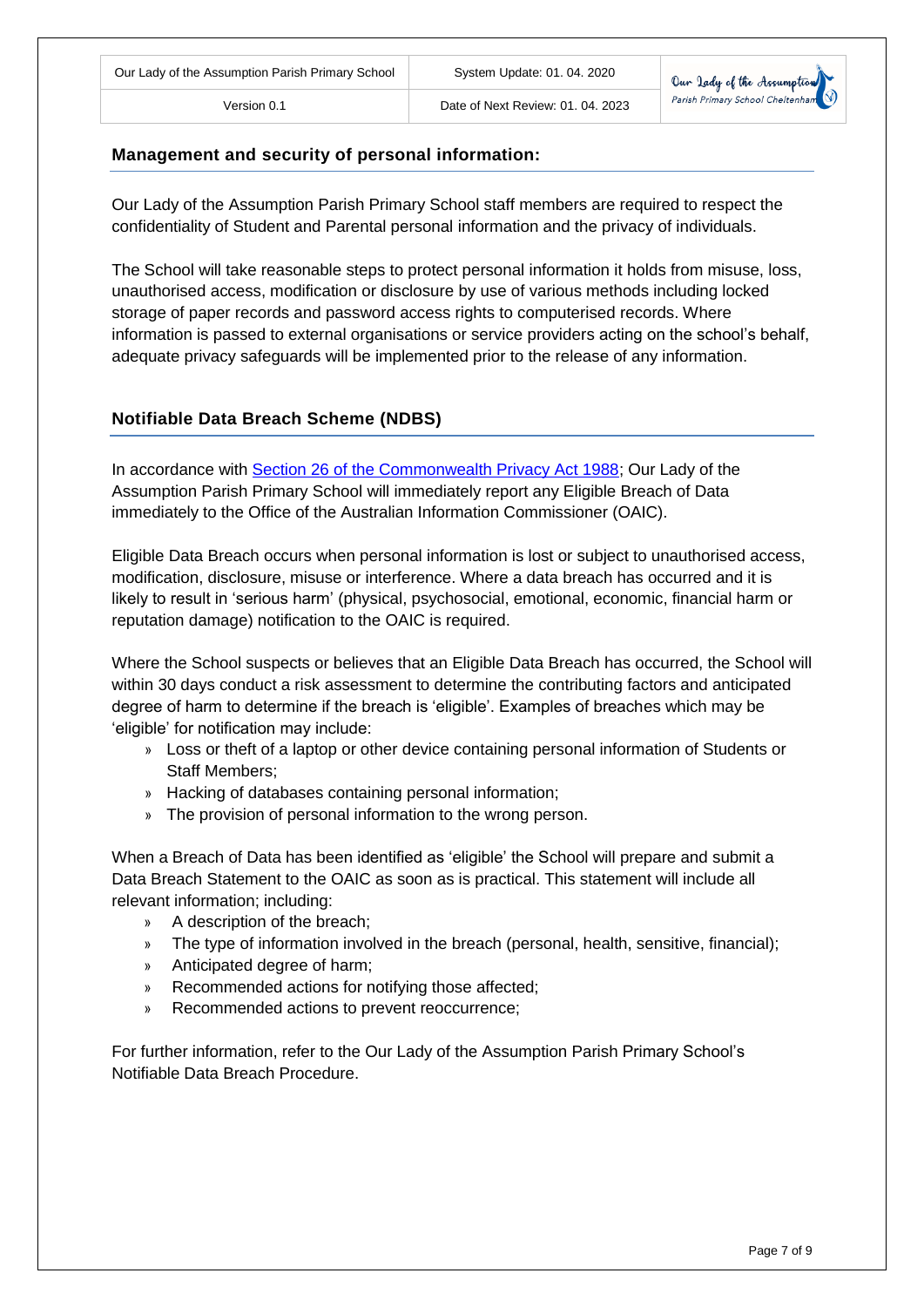

### **Updating Personal Information:**

Our Lady of the Assumption Parish Primary School endeavours to ensure that the personal information it holds is accurate, complete and up-to-date. Any person may seek to update their personal information held by the School by contacting the School's Administration Officer at any time.

The Australian Privacy Principles require the School to store personal information no longer than necessary.

### **Checking Personal Information Held by the School:**

In accordance with the [Commonwealth Privacy Act 1988 \(Cth\)](http://www8.austlii.edu.au/cgi-bin/viewdb/au/legis/cth/consol_act/pa1988108/) and the [Victorian Health Records](http://www8.austlii.edu.au/cgi-bin/viewdb/au/legis/vic/consol_act/hra2001144/)  [Act 2001,](http://www8.austlii.edu.au/cgi-bin/viewdb/au/legis/vic/consol_act/hra2001144/) individuals have the right to obtain access to any personal information and health records relevant to them and to advise the School of any perceived inaccuracy. There are some exceptions to this under the relevant Acts, including limitations in access by employees to their records. Students will generally be able to access and update their personal information through their parents.

Contact may be made with the School's Administration Officer to make a request to access any information the school holds relating to you or your child. The School may require you to verify your identity and specify what information you require.

#### **Consent and rights of access to personal information of (current) students:**

Our Lady of the Assumption Parish Primary School respects every Parent's right to make decisions concerning their child's education.

Generally, the School will direct any request for consent and notices in relation to the personal information of a student, to the student's Parents. The School will treat consent given by Parents as consent given on behalf of the student, and notice to Parents will act as notice given to the Student.

Parents may seek access to personal information held by the School about them or their child by contacting the School's Principal. However, there may be occasions when access is denied, such as where release of the information would have an unreasonable impact on the privacy of others or where the release may result in a breach of the School's duty of care to the student.

The School may, at its discretion, on the request of a Pupil, grant that Pupil access to information held by the School about them, or allow a Pupil to give or withhold consent to the use of their personal information, independently of their Parents. This would normally be done only when the maturity of the Pupil and/or the Pupil's personal circumstances warrant it.

Past students have the right to request access to any personal information held about them by the School with consideration given to the relevant APPs. Any such requests must be made to the School Principal.